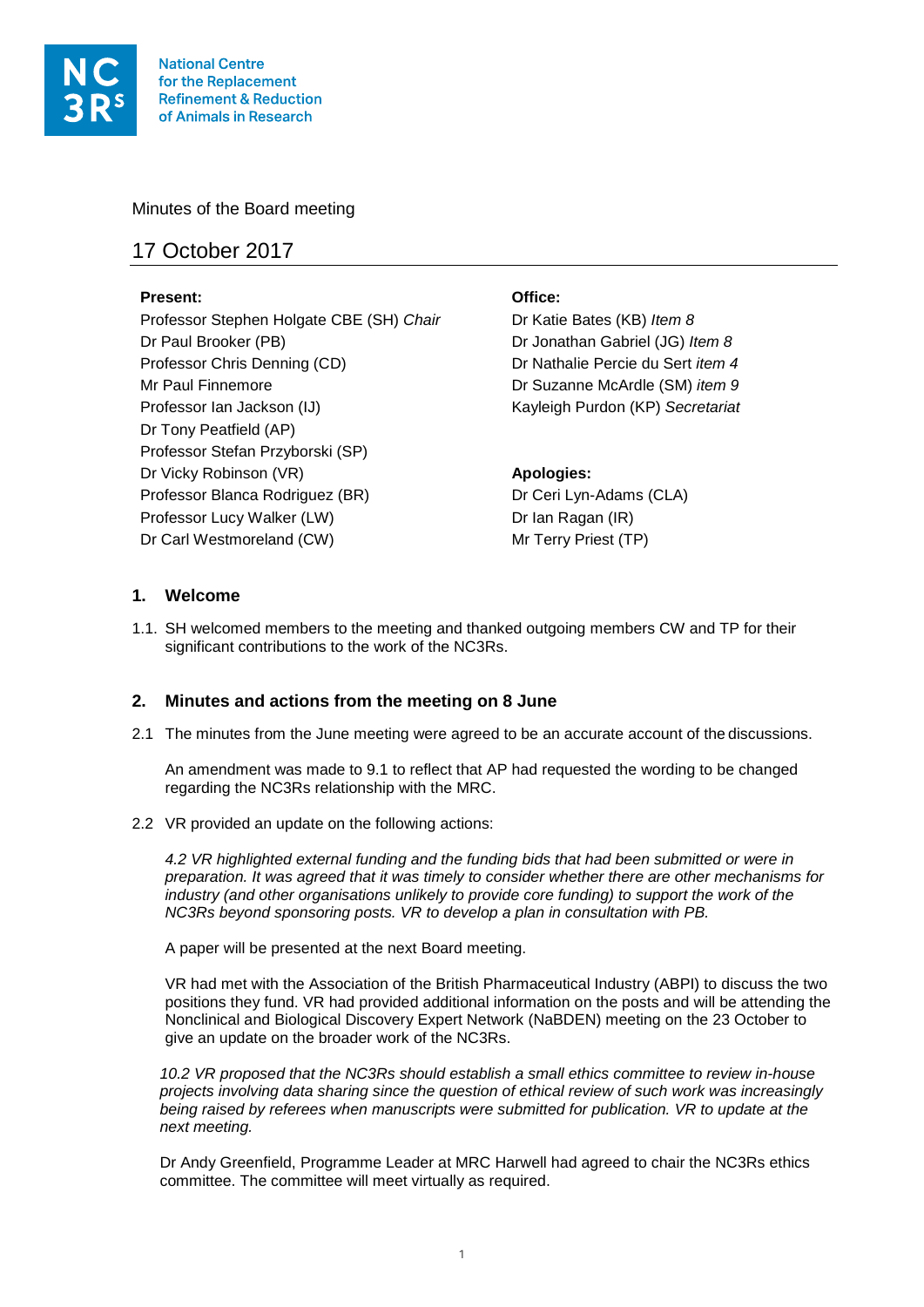## **3. NC3Rs summary on activities and updates**

3.1 The Board noted the update on current activities. VR provided further details on:

#### **Staff**

- A number of programmes continue to be suspended while programme managers are on maternity leave.
- There have been three internal promotions:
	- MP to Director of Policy and Outreach
	- NPdS to Head of Experimental Design and Reporting
	- SM to Strategic Planning Manager

## Funding

- The British Heart Foundation has agreed to continue to provide funding for up to three joint PhD studentships for the next three years.
- The Wellcome Trust has renewed its funding for the NC3Rs peer review service for three years.
- Discussions are ongoing with other charities regarding possible co-funding arrangements.

## **4. ARRIVE guidelines - update on review**

4.1 NPdS described the work that was ongoing to assess the impact of the ARRIVE guidelines in order to provide an evidence base for their revision. The IICARus trial had been completed with the findings indicating that the requirement to complete an ARRIVE checklist had had relatively little impact on the quality of reporting. The trial had also been complemented with a survey of ARRIVE users, including journal editors, that had been conducted by the NC3Rs staff. The results of this and the IICARus trial would be discussed at a workshop in November, chaired by SH, with the goal of publishing revised guidelines in early 2019.

NPdS provided an update on the Experimental Design Assistant (EDA), including plans for new functionality, the recent introduction of the EDA "report" which could be included with grant applications, and work to improve the user experience.

## **5. Update on proposal for a collaboration with Wellcome**

VR provided an update on the briefing paper that had been submitted to the Wellcome Trust about the possibility of applying for funding to support capacity building in the use of non-mammalian model organisms for 3Rs purposes. The Board welcomed the positive feedback and support from Wellcome on the work of the NC3Rs but expressed disappointment that there had not been interest in collaborating in this area. It was agreed that the NC3Rs should explore alternative opportunities for developing the proposal given the potential impact on the 3Rs.

## **6. Working with the Home Office**

The Board expressed concern that the Home Office was no longer able to provide funding to the NC3Rs. It was agreed that there was a need to strengthen the relationship between the NC3Rs and Animals in Science Regulatory Unit (ASRU) since the quality of the interactions had vacillated in recent years. PF stressed the importance of ASRU as an essential end-user of the NC3Rs resources and impacts and proposed that there should be a memorandum of understanding between the NC3Rs and ASRU which sets the expectations of each organisation.

VR to raise the proposal with Dr Will Reynolds, Head of ASRU, and update the Board at the next meeting.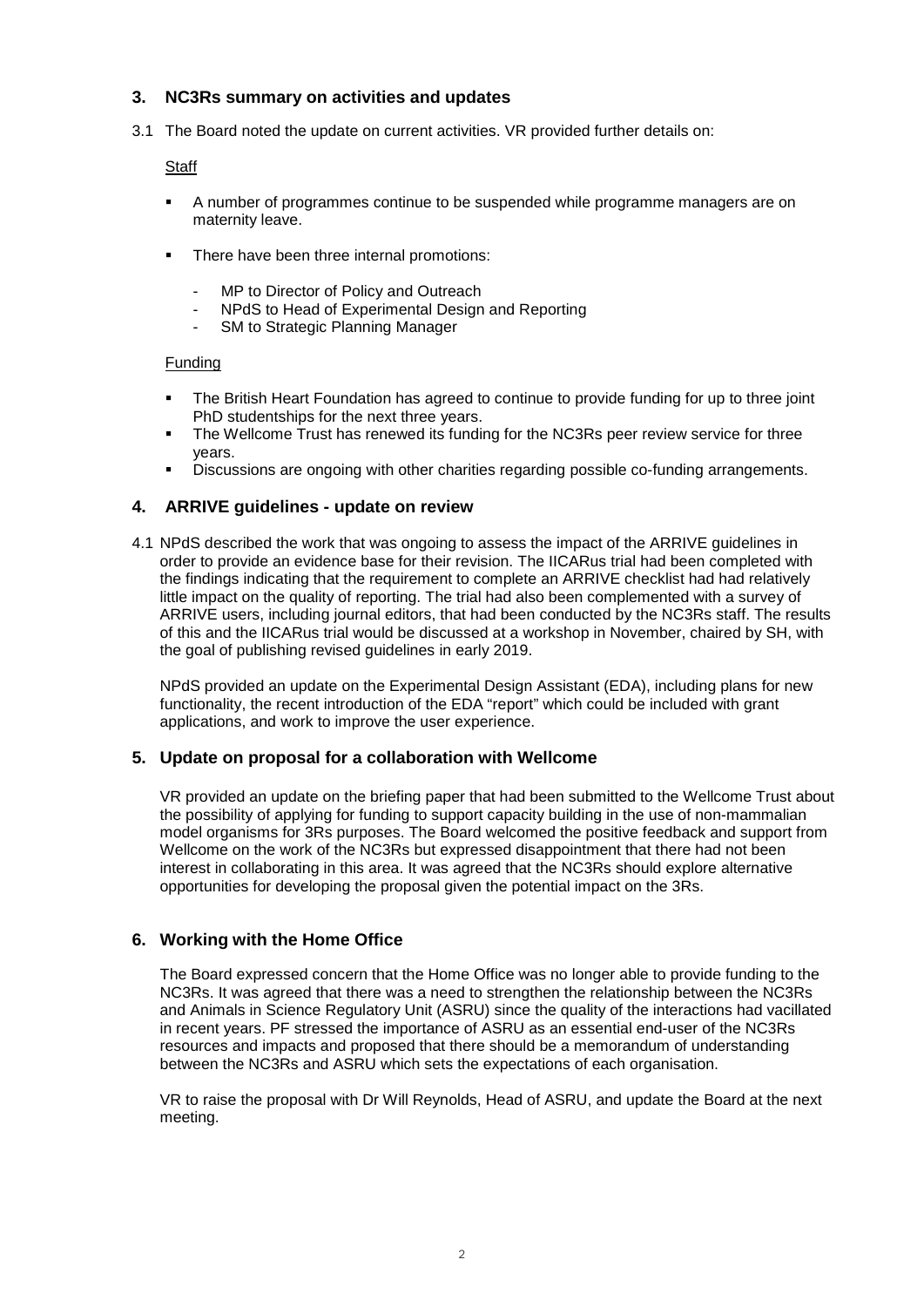## **7. What might the social sciences and humanities offer the NC3Rs?**

SH welcomed Professor Gail Davies, Professor in Human Geography at the University of Exeter, to the meeting. Professor Davies had been invited to attend to help shape the Board's discussions on future work that the NC3Rs may undertake on changing scientific attitudes to the 3Rs. It was agreed that it would be helpful to have regular updates from Professor Davies as the Wellcomefunded 'The Animal Research Nexus: Changing Constitutions of Science, Health and Welfare' evolves.

#### **8. Research funding update and review of the early career funding schemes**

8.1 KB and JG provided the Board with the following updates:

#### Highlight notice

There are two highlight notices for 2018:

- Reducing reliance on mammalian models of ageing: This is a joint highlight with the BBSRC and applies only to the project grant scheme.
- Systematic reviews for 3Rs purposes: This applies to all schemes and is intended to build capacity in the use of systematic reviews, as well as encouraging use of the Systematic Review Facility (SyRF) which was previously funded by the NC3Rs through an Infrastructure for Impact award.

#### Grant holder introductory meeting

Staff held an introductory meeting for new grant holders in September. Of the 34 invited, 28 grant holders attended. The meeting provided grant holders the opportunity to learn more about the NC3Rs and its expectations of its grant holders, as well as the chance to meet with the funding team. The programme included talks from the staff and past grant holders.

#### **PhD Studentships**

There were 61 applications received for the 2017 competition of which 37 were considered by the Panel post-triage. Fifteen awards were made including three sponsored by the BHF. Two of the awards fell within the remit of the 2017 human tissue highlight notice.

The three-day PhD student summer school took place in July in Nottingham. This year, non-NC3Rs funded students from the Universities of Nottingham, Birmingham, and Leicester were invited to attend.

Staff had started to review operational aspects of the scheme and exploring whether other models would be better in terms of building cohorts of students and attracting external funding.

#### Project grants

There were 24 full applications received for the 2017 call. Nine awards were recommended for funding at the July Panel meeting, of which one award fell within the remit of the 2017 human tissue highlight notice.

The 2018 competition will open in November.

#### Skills and Knowledge Transfer

The 2018 call will open in November. Implementing feedback received from the Panel, staff have developed additional guidance for applicants on writing the case for support.

Staff will be hosting a webinar in November to outline the remit of the scheme and provide detailed guidance on what makes a competitive application. This will also include a Q&A. The deadline for informal outlines is 24 November.